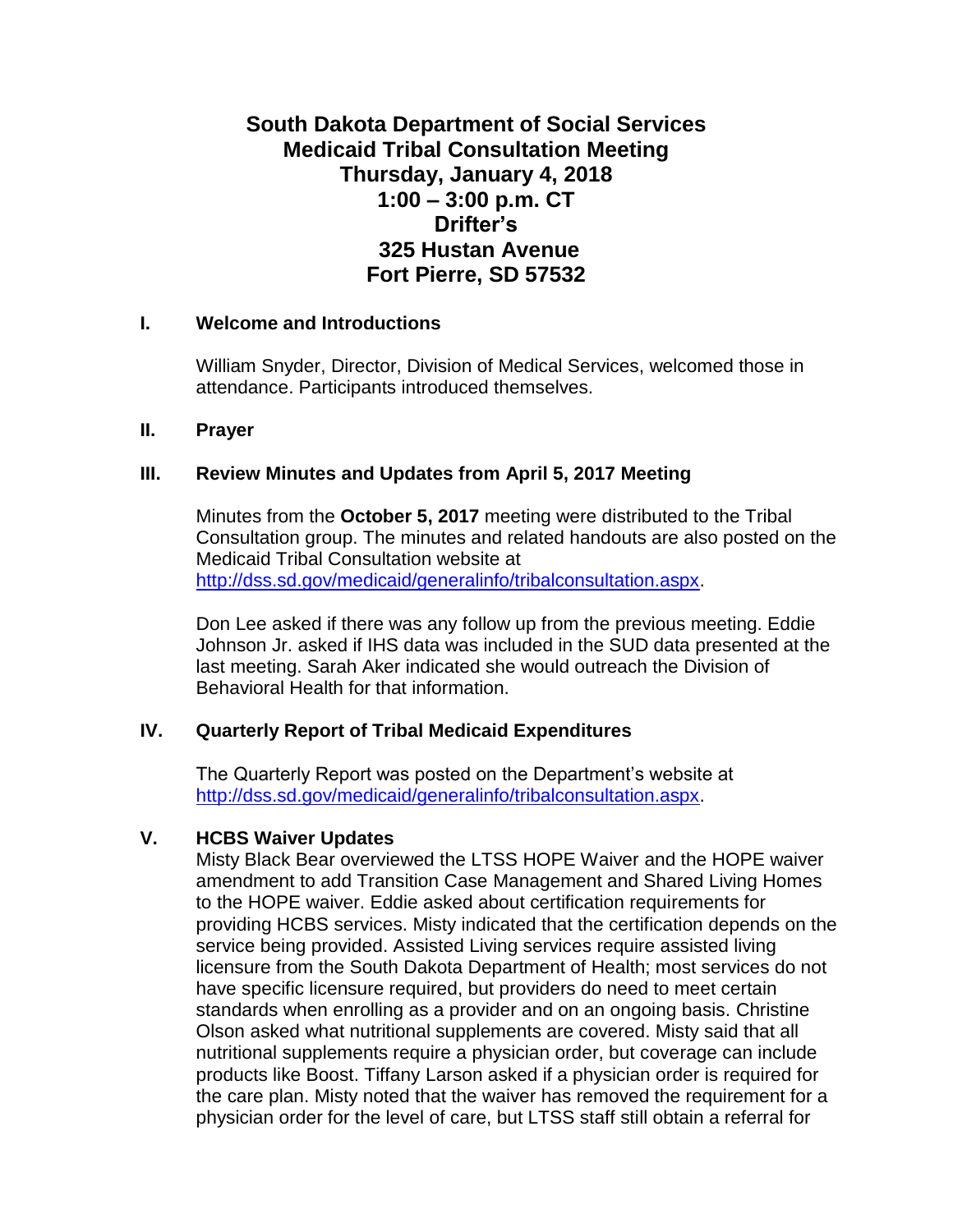nursing and nutritional supplements and to obtain billing information for waiver providers. Bonnie Cromwell asked if the services were free to the Medicaid recipient. Misty said that most individuals do not have a copay, but in some rare instances, some individuals may have to participate in the cost of care due to their income. John Eagle Shield asked how the transition case manager would be identified. Misty noted that the person could choose a case manager from a Medicaid enrolled provider.

Colin Hutchison overviewed the CHOICES waiver and the CHOICES waiver renewal including case management, prevocational services, and updates to residential services, and group supported employment. Bill Snyder asked Colin to describe supportive employment. Colin noted that the provider supports both the person and the employer to eliminate barriers to employing or keeping an individual employed. Christine asked about the sources of data used by the waiver for quality assurance. Colin noted that their Quality Assurance manager looks at National Indicator information, as well as Council on Quality and Leadership (CQL) accreditation data and state data to monitor and report on quality measures for the waiver.

#### **VI. State Plan Amendment Report**

Sarah Aker provided an update regarding state plan amendments (SPAs). SPA information is also available on the DSS website <http://dss.sd.gov/medicaid/medicaidstateplan.aspx>

Jonni Arpan asked if any benefits have changed as a result of the CHIP Mental Health Parity SPA. Sarah responded that nothing has changed for benefits, but South Dakota was required to submit a SPA assuring that it meets the federal mental health parity requirements.

#### **VII. Health Care Solutions Coalition Update**

Bill Snyder gave an update about the work of the Health Care Solutions Coalition. The Coalition has recommended moving forward with care coordination agreements to fund the coalition recommendations which include developing a Community Health Worker Program in Medicaid, adding licensed marriage and family therapists, and CSW working toward PIP and LPC working toward MH as Medicaid providers, covering substance use disorder services for adults currently eligible for Medicaid, and funding innovation grants for primary and prenatal care. If there are additional savings, the state plans to share savings with providers. Don Lee asked if the policy change has resulted in substantial savings. Bill noted that it can result in substantial savings. Sanford Health, Avera Health, and Regional Health have executed agreements with IHS for care coordination and the state has begun generating savings. Don said that he noted in the October minutes that Urban Indian was not eligible for the received through policy. Sarah confirmed that CMS did not include Urban Indian in the guidance and offered to send Don the guidance. Bill noted that work continues to move forward with the recommendations and the SUD services for all adults will be implemented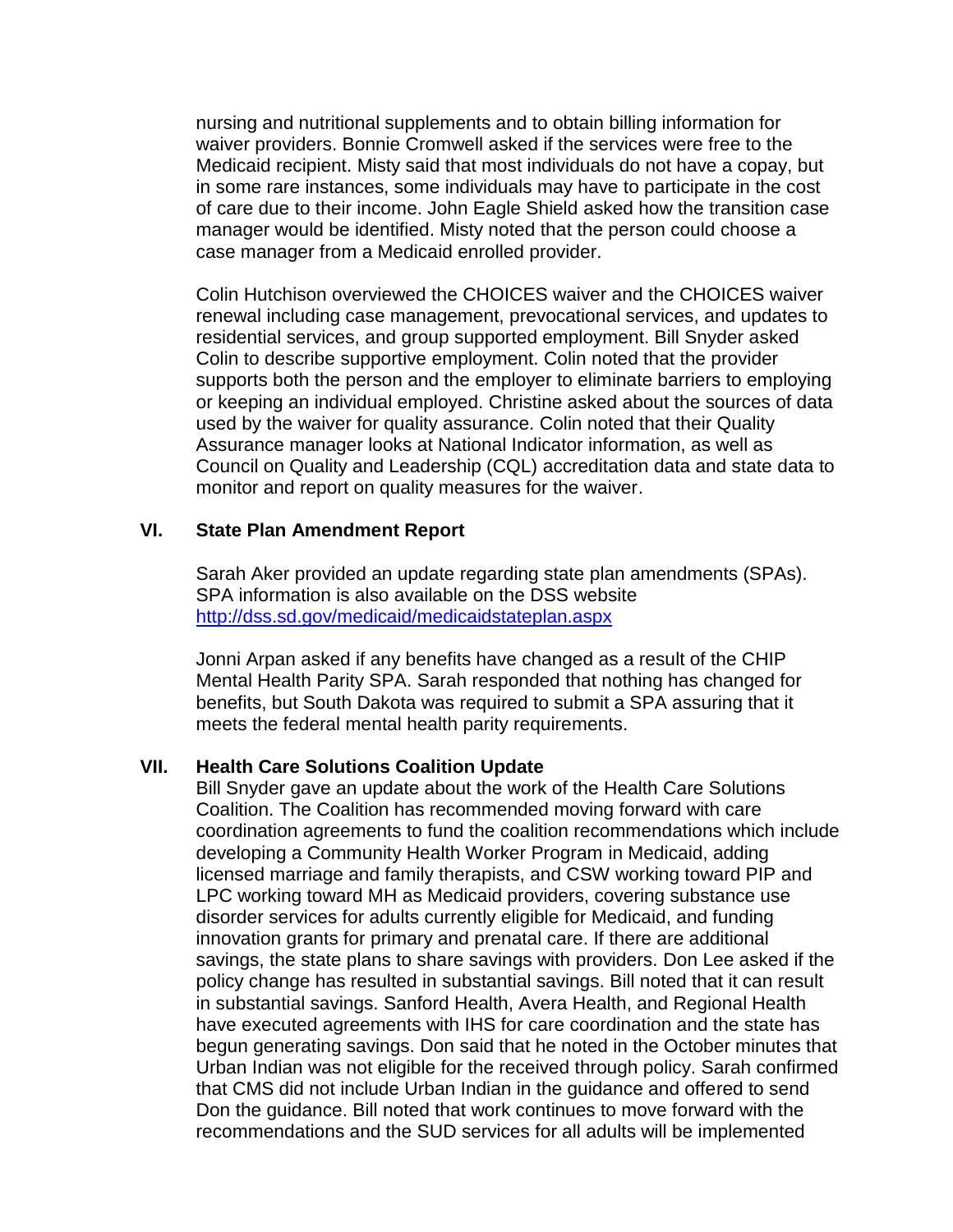first. Sarah said that the implementation will involve an 1115 waiver to request an exception to the federal exclusion of Institutions for Mental Disease (IMD) over 16 beds for Medicaid adults. More information about the IMD waiver is expected to be shared at the April meeting.

Bonnie Cromwell asked if the care coordination agreements cover all physicians in the health system. Yes, all providers that are part of the entity are covered by the agreement. Tiffany asked if the care coordination agreements apply to the Bismarck or North Dakota facilities. Yes, the agreements apply to the out of state facilities owned by the entity as well. Christine asked how telehealth fits under a care coordination agreement. Sarah explained that the IHS RFP for telehealth services contemplates IHS billing Medicaid for all services and then reimbursing Avera Health for services. In that case, a care coordination agreement is not needed since IHS is directly billing for the service.

# **VIII. Other DSS Updates**

Bill Snyder and Carrie Johnson shared that the governor will announce in his state of the state address next week that South Dakota will apply for an 1115 waiver to implement work requirements for Medicaid adults. The waiver will affect about 4,500 individuals statewide, but the plan is to start with a pilot in Sioux Falls and Rapid City. At this point, a lot of details about the waiver are unknown, but the state will be forming a workgroup to shape the details of the waiver request and design a waiver that works for South Dakota. DSS will partner with the South Dakota Department of Labor for work requirements. DSS plans to implement a voluntary participation in July 2018 and move towards the pilot implementation as the 1115 waiver is approved. Carrie also noted that the workgroup will consider transition assistance such as child care, premium assistance, and other personalized supports to address work. Sarah noted that DSS is seeking participation for the workgroup and asked members present if anyone was interested in serving on the workgroup. Individuals can contact Sarah after the meeting if they are interested in serving on the workgroup.

# **IX. Tribal Reports**

Sisseton reported no updates.

John Eagle Shield reported Standing Rock's updates. The tribe is working with North Dakota on Targeted Case Management assessment for HCBS services. After they have completed work on the targeted case management, the tribe plans to get involved with providing HCBS services. John noted he is interested in the transitional case management described by the waivers at today's meeting. He noted that there is a lot of work to do, but that they expect to be more involved and want to provide services. He also applauded Sisseton for their update from the October meeting related to their work on a Domestic Violence grant.